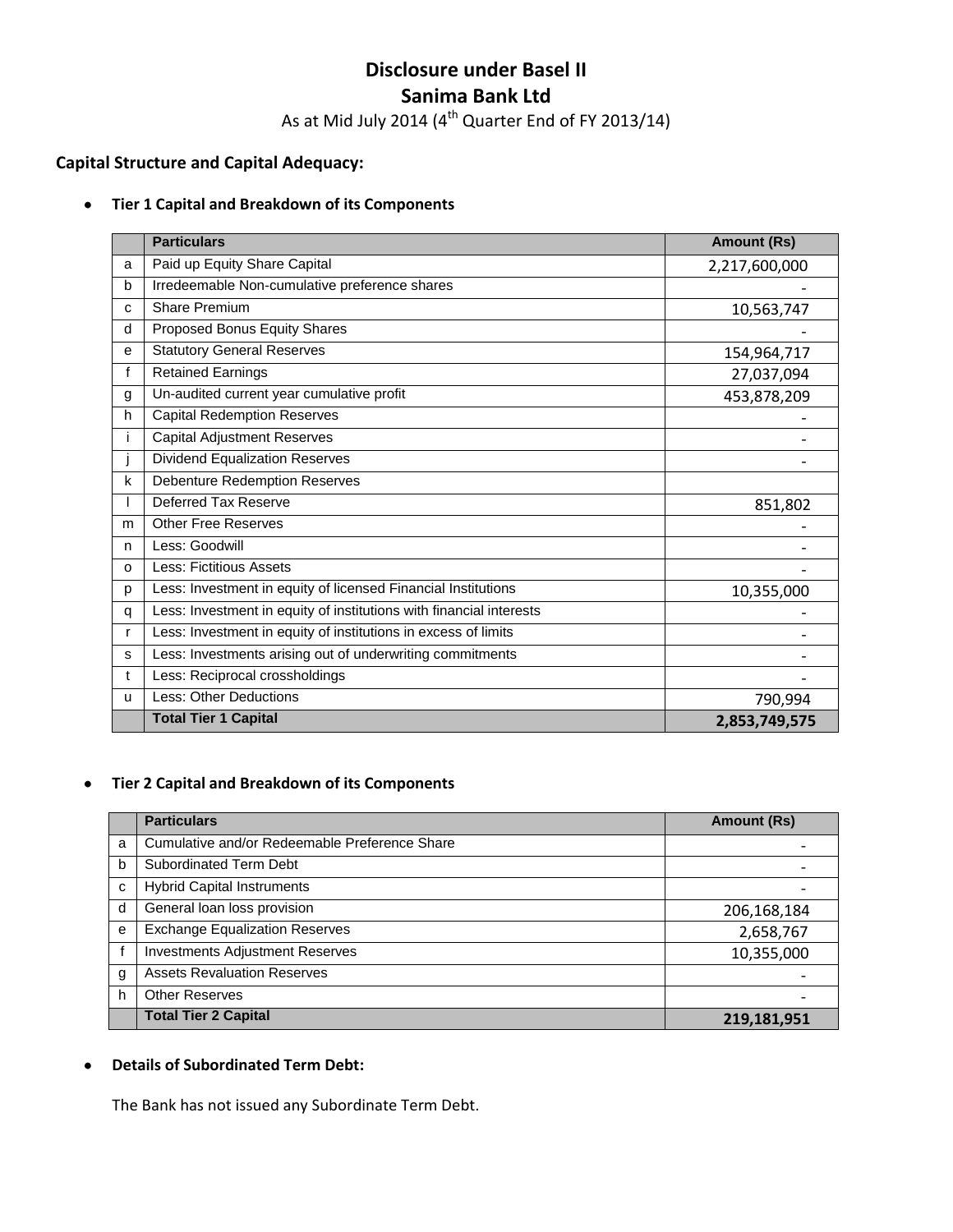#### **Deductions from Capital:**  $\bullet$

The Bank has invested Rs 10,355,000/- in Sanima Hydro Power, Sanima Insurance and Sanima Foundation, which the bank has deducted from its core capital.

**Total Qualifying Capital:**  $\bullet$ 

| <b>Particulars</b>             | <b>Amount (Rs)</b> |
|--------------------------------|--------------------|
| Core Capital (Tier 1)          | 2,853,749,575      |
| Supplementary Capital (Tier 2) | 219,181,951        |
| <b>Total Capital Fund</b>      | 3,072,931,526      |

#### **Capital Adequacy Ratio: 12.55%**  $\bullet$

#### **Risk Exposures:**

**Risk weighted exposures for credit Risk, Market Risk and Operational Risk:**

| <b>RISK WEIGHTED EXPOSURES</b>                | Amount (Rs)    |
|-----------------------------------------------|----------------|
| Risk Weighted Exposure for Credit Risk        | 22,676,883,665 |
| Risk Weighted Exposure for Operational Risk   | 833,090,952    |
| <b>Risk Weighted Exposure for Market Risk</b> | 334,302,709    |
| <b>Total Risk Weighted Exposures</b>          | 23,844,277,325 |

#### **Risk Weighted exposures under each 11 categories of Credit Risk:**  $\bullet$

| <b>S.N.</b>    | <b>Categories</b>                                              | <b>Amount (Rs)</b> |
|----------------|----------------------------------------------------------------|--------------------|
| 1              | Claims on Government and Central Bank                          |                    |
| $\mathcal{P}$  | <b>Claims on Other Financial Entities</b>                      |                    |
| 3              | Claims on Banks                                                | 468,486,977        |
| 4              | Claims on Domestic Corporate and Securities Firms              | 11,574,565,709     |
| 5              | Claims on Regulatory Retail Portfolio & Other Retail Portfolio | 4,080,899,943      |
| 6              | Claims secured by residential properties                       | 687,373,613        |
| $\overline{7}$ | Claims secured by Commercial real estate                       | 307,955,508        |
| 8              | Past due claims                                                | 92,374,545         |
| 9              | High Risk claims                                               | 2,059,145,155      |
| 10             | <b>Other Assets</b>                                            | 1,699,423,577      |
| 11             | Off Balance Sheet Items                                        | 1,706,658,636      |
| <b>Total</b>   |                                                                | 22,676,883,665     |

### **Total Risk Weight Exposures calculation Table:**

| <b>RISK WEIGHTED EXPOSURES</b>                                    | <b>Amount (Rs)</b> |
|-------------------------------------------------------------------|--------------------|
| Risk Weighted Exposure for Credit Risk (Attached annexure 1)      | 22,676,883,665     |
| Risk Weighted Exposure for Operational Risk (Attached annexure 2) | 833,090,952        |
| Risk Weighted Exposure for Market Risk (Attached annexure 3)      | 334,302,709        |
| Add: 2% of the total RWE add by Supervisory Review                | 476,885,547        |
| Add: Additional capital charge of 2% of Gross Income              | 155,100,000        |
| <b>Total Risk Weighted Exposures</b>                              | 24,476,262,872     |
| <b>Total Core Capital</b>                                         | 2,853,749,575      |
| <b>Total Capital</b>                                              | 219,181,951        |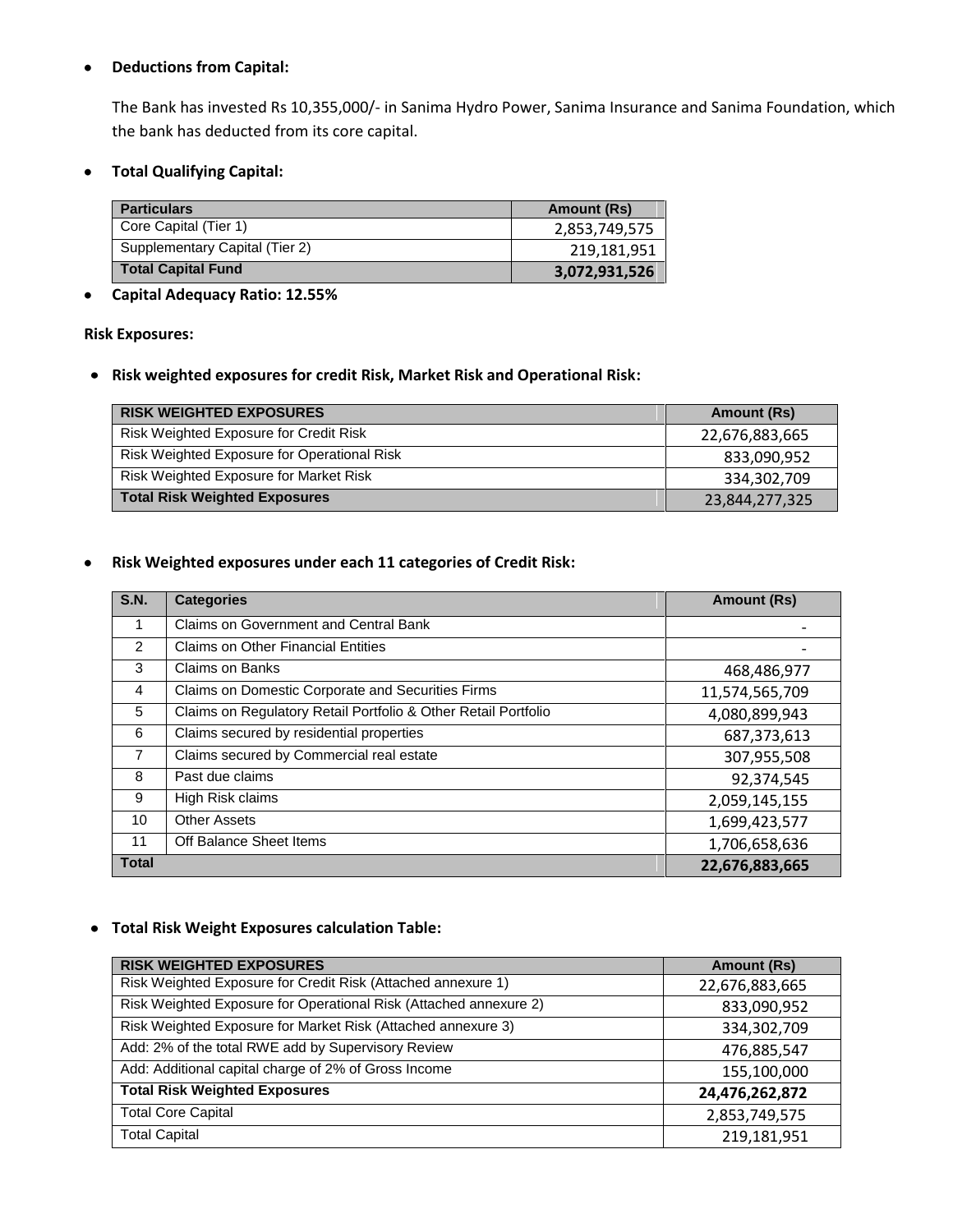**Amount of Non-Performing Assets(both Gross and Net):**

| <b>Particulars</b> | <b>Gross Amount (Rs)</b> | <b>Loan Loss</b><br><b>Provision (Rs)</b> | <b>Net NPL</b><br>(Rs) |
|--------------------|--------------------------|-------------------------------------------|------------------------|
| Restructured       |                          |                                           |                        |
| Sub-Standard       | 613,908                  | 153,477                                   | 460,431                |
| Doubtful           | 1,427,953                | 713.976                                   | 713,976                |
| Loss               | 1,540,994                | 1,540,994                                 |                        |
| Total              | 3,582,854                | 2,408,447                                 | 1,174,407              |

#### **NPA Ratios:**

| <b>NPA Ratios</b>           | (%)   |
|-----------------------------|-------|
| Gross NPA to Gross Advances | 0.02% |
| Net NPA to Net Advances     | 0.01% |

## **Movement in Non Performing Assets:**

| <b>Particulars</b>              |                   |                                        |            |
|---------------------------------|-------------------|----------------------------------------|------------|
|                                 | This Quarter (Rs) | <b>Previous</b><br><b>Quarter (Rs)</b> | Change (%) |
| Non Performing Assets (Volumes) | 3,582,854         | 9,636,707                              | $-62.82%$  |
| Non Performing Assets (%)       | 0.02              | 0.05                                   | -99.67%    |

### **Write off Loans and Interest Suspense:**

| <b>Particulars</b>               | Amount     |
|----------------------------------|------------|
| Write off loans during the year  | 308,370.39 |
| Write off Interest Suspense year | 87,405.28  |
| <b>Total</b>                     | 395,775.67 |

#### **Movement in Loan Loss Provision and Interest Suspense**

| <b>Particulars</b>  |                   | <b>Previous</b>    |            |
|---------------------|-------------------|--------------------|------------|
|                     | This Quarter (Rs) | <b>Quarter(Rs)</b> | Change (%) |
| Loan Loss Provision | 206,168,184       | 184,323,707        | 11.85%     |
| Interest Suspense   | 41,353,074        | 41,022,361         | $0.81\%$   |

# **Details of Additional Loan Loss Provision during the year:**

| <b>Particulars</b> | Amount (Rs) |
|--------------------|-------------|
| Pass               | 53,727,792  |
| Restructured       |             |
| Sub-Standard       | 153,477     |
| Doubtful           | 713,976     |
| Loss               | 617,232     |
| <b>Total</b>       | 55,212,477  |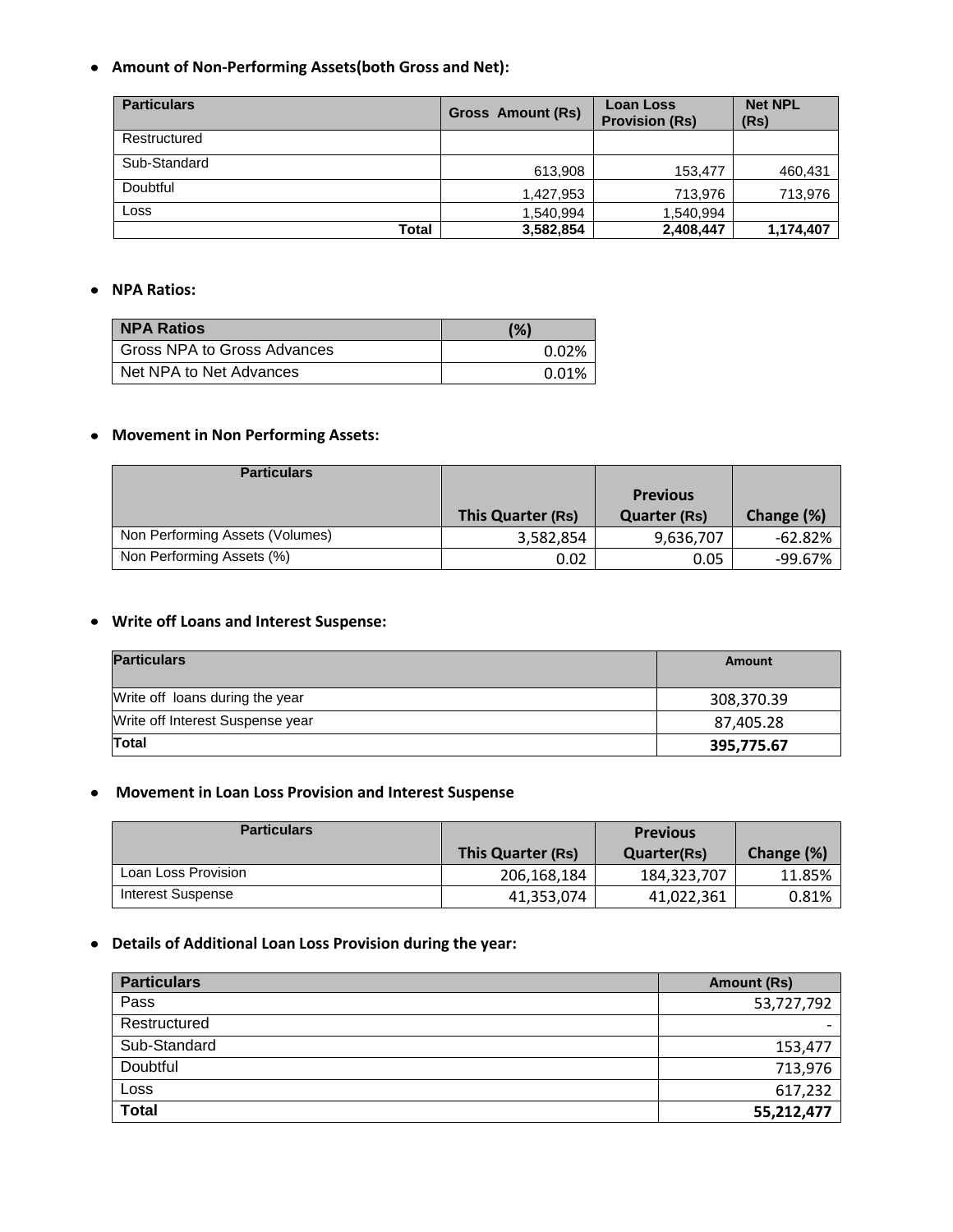### **Segregation of Investment Portfolio:**

| <b>Particulars</b>      | Amount (Rs)   |
|-------------------------|---------------|
| Held for Trading        | 543,421,722   |
| <b>Held to Maturity</b> | 3,159,170,664 |
| Available for sale      | 12,910,438    |
| <b>Total Investment</b> | 3,715,502,824 |

#### **Risk Management Function**

#### **Restructuring of Organization**

Sanima Bank has restructured its organizational setup this very year and continuous steps are taken to reengineer the processes to cater with the various systematic and unsystematic risks.

#### **Appointment of CRO**

Chief Risk Officer (CRO), along with his team, is responsible for overall risk management of the bank which includes managing, assessing, identifying, monitoring and reducing pertinent global, macro and micro-economic level business risks that could interfere with Banks objective and goals and whether the Bank is in substantial compliance with its internal operating policies and other applicable regulations and procedures, external, legal, regulatory or contractual requirements on a continuous basis. Further, CRO ensures integration of all major risk in capital assessment process.

### **Credit Risk Management Committee (CRMC)**

Board level CRMC has been set up under NRB Directive for ensuring/reviewing bank's risk appetite are in line with the policies and CRO acts as member secretary. CRO closely monitors and report on credit related risks in ALCO & RMC meeting.

### **Operational Risk**

Board and senior management of the bank places high priority on effective operational risk management and adherence to sound operating controls.

- Policies/Guidelines explicitly supports the identification, assessment, control and reporting of key risks.
- Emphasizes on dual controls,
- **Effective monitoring and internal reporting,**
- Contingency and business continuity plans,
- High standards of ethics and integrity,
- Commitment to good corporate governance and
- Segregation of duties and clear lines of management responsibility, accountability and reporting.

### **Market Risk**

Sanima has Market Risk Management Policy developed in line with Risk Management Guidelines issued by NRB to assess and actively manage all material market risks, wherever they arise throughout the bank and a capital charge is provided for such risks. Stress testing technique also covers the capital